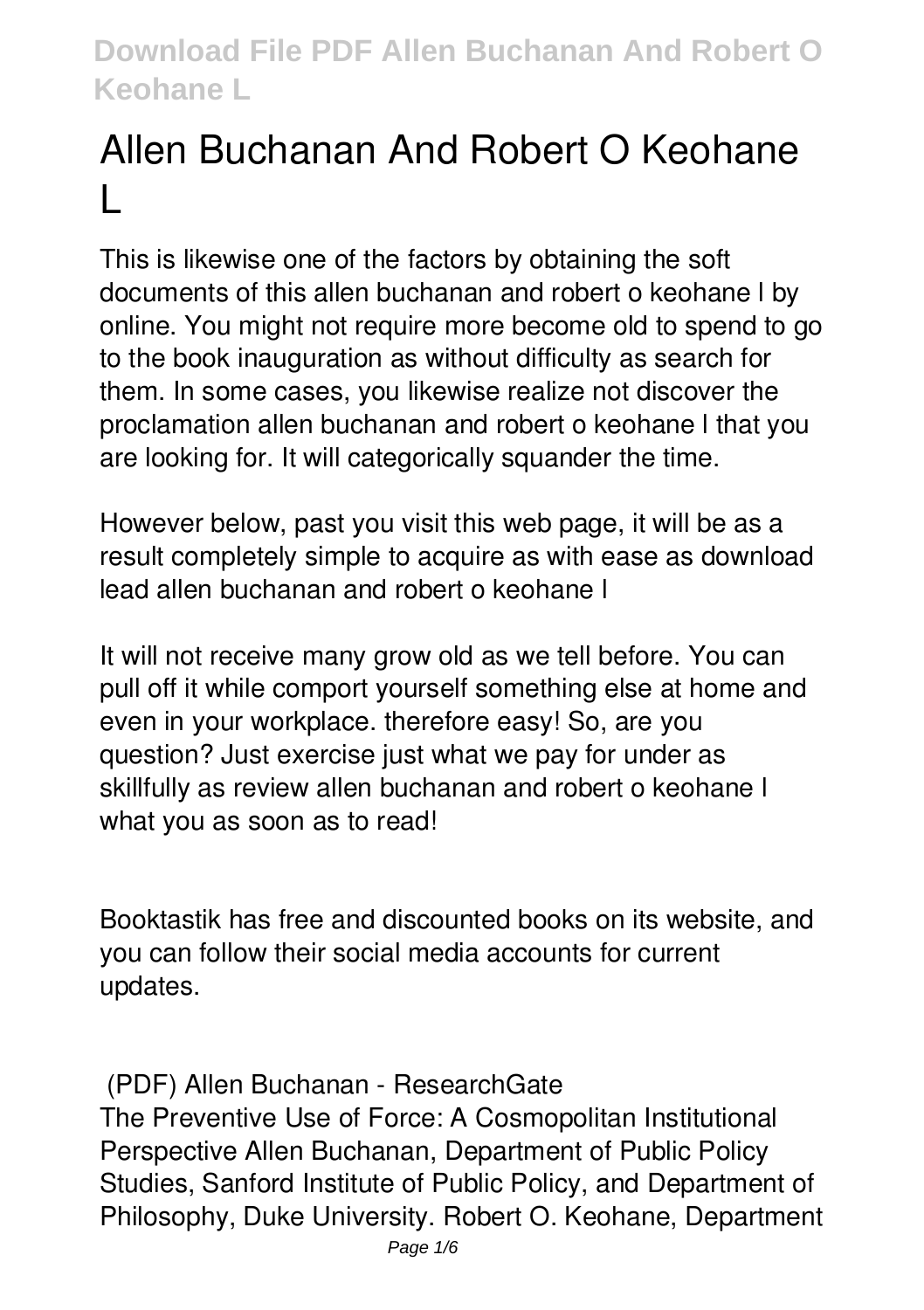of Political Science, Duke University. The authors are grateful to J. L. Holzgrefe for stimulating ...

**Robert Buchanan in Minnesota (MN) | 14 records found ...** Allen Buchanan When advocates of insurance-privatization consider whether private insurance-dominated systems achieve justice at all, they tend to rely on an incomplete set of criteria for a just ...

**Allen Buchanan | The Center for the Philosophy of Freedom** Allen Buchanan 1 and; Robert O. Keohane 2; Article first published online: 30 AUG 2006 ... A. and Keohane, R. O. (2005), Justifying Preventive Force. Ethics & International Affairs, 19: 1090111. doi:

10.1111/j.1747-7093.2005.tb00505.x. Author Information. 1. Allen Buchanan is James B. Duke Professor of Philosophy and Public Policy at Duke ...

**Allen Buchanan - Wikipedia**

Curriculum Vitae, October 14, 2015 ALLEN EDWARD BUCHANAN Education: University of North Carolina at Chapel Hill, Ph.D., ... with Robert O. Keohane, subject of symposium in Ethics & International Affairs, 2015. ... Borders: The Ethics of Making Boundaries, Allen Buchanan and Margaret Moore, eds. Cambridge University Press, 2003. **I**Secession ...

**41Ibid 469 42 Allen Buchanan and Robert O Keohane The ...** Allen Edward Buchanan James B. Duke Distinguished Professor Emeritus of Philosophy. This semester (Fall 2016) IIm teaching two courses at Duke: Human Rights in Theory and Practice and Social and Political Thought (an introduction to some of the main issues in social and political philosophy). Russell Powell ...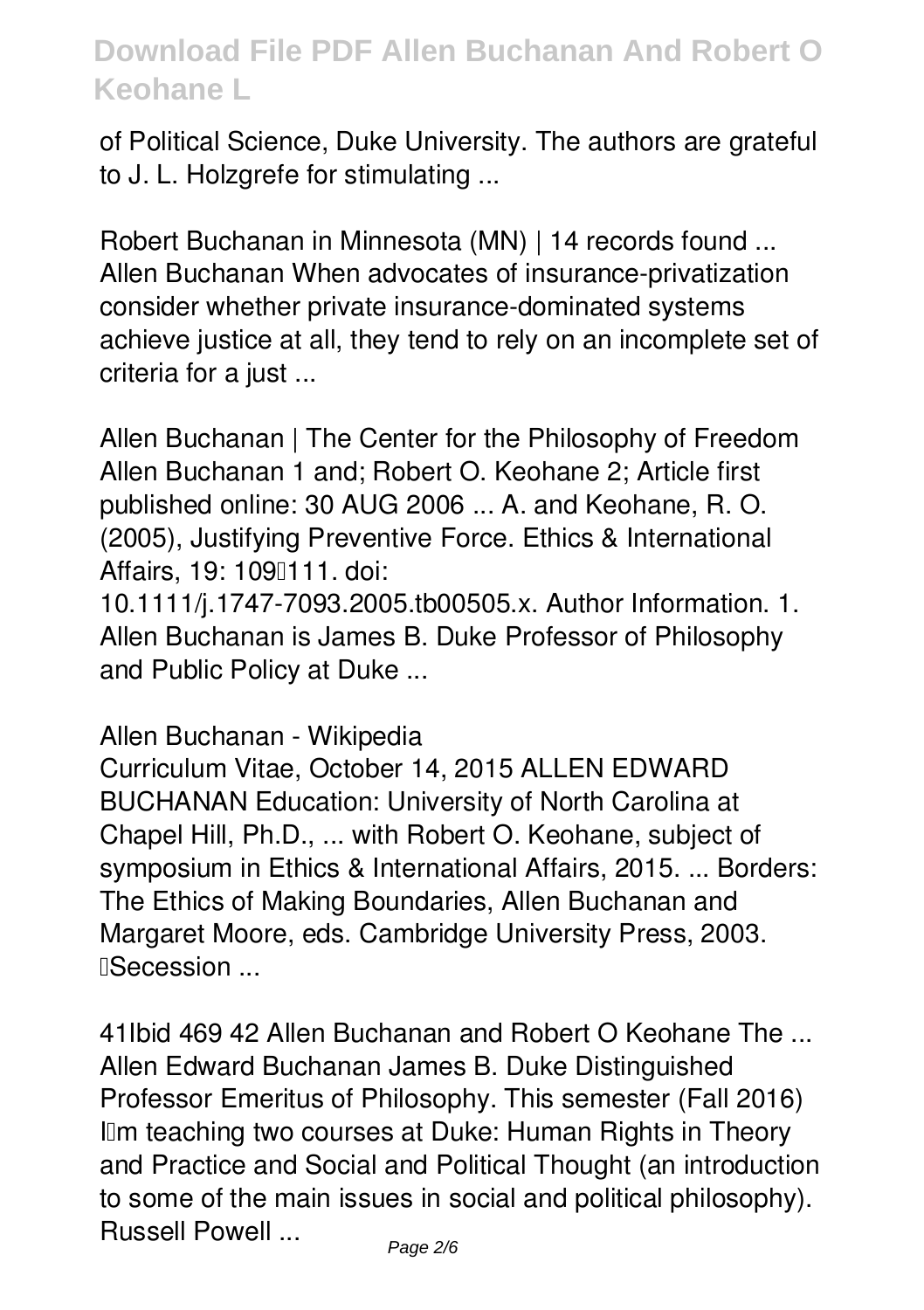**Curriculum Vitae, October 14, 2015 ALLEN EDWARD BUCHANAN ...**

Allen Edward Buchanan is the James B. Duke Professor of philosophy at Duke University and also professor of the Philosophy of International Law at the Dickson Poon School of Law at King's College ...

**Allen Edward Buchanan | Department of Philosophy** The second best result is Robert P Buchanan age 30s in Minneapolis, MN. They have also lived in Cedar Falls, IA and Waterloo, IA plus 2 other locations. Robert is related to Andrew Johnprice Buchanan and Erin P Buchanan as well as 5 additional people. Select this result to view Robert P Buchanan's phone number, address, and more.

Allen Buchanan and Robert O. Keohane<sup>\*</sup> IIL Werther is a 130-minute studio album of Jules Massenet's opera, performed by a cast led by José Carreras, Frederica von Stade, Sir Thomas Allen, Isobel Buchanan and Robert Lloyd with the orchestra of the Royal Opera House, Covent Garden under the direction of Sir Colin Davis.It was released in 1981.

**Justifying Preventive Force - Buchanan - 2006 - Ethics ...** Allen Buchanan. Allen Buchanan is Professor of Public Policy Studies and Philosophy at Duke University. His research is in political philosophy, with a focus on international issues, and bioethics, with a focus on the ethics of genetic interventions with human beings. ... Robert O. Keohane is James B. Duke Professor of Political Science at Duke ...

**Allen Buchanan & Robert O. Keohane, Justifying Preventive**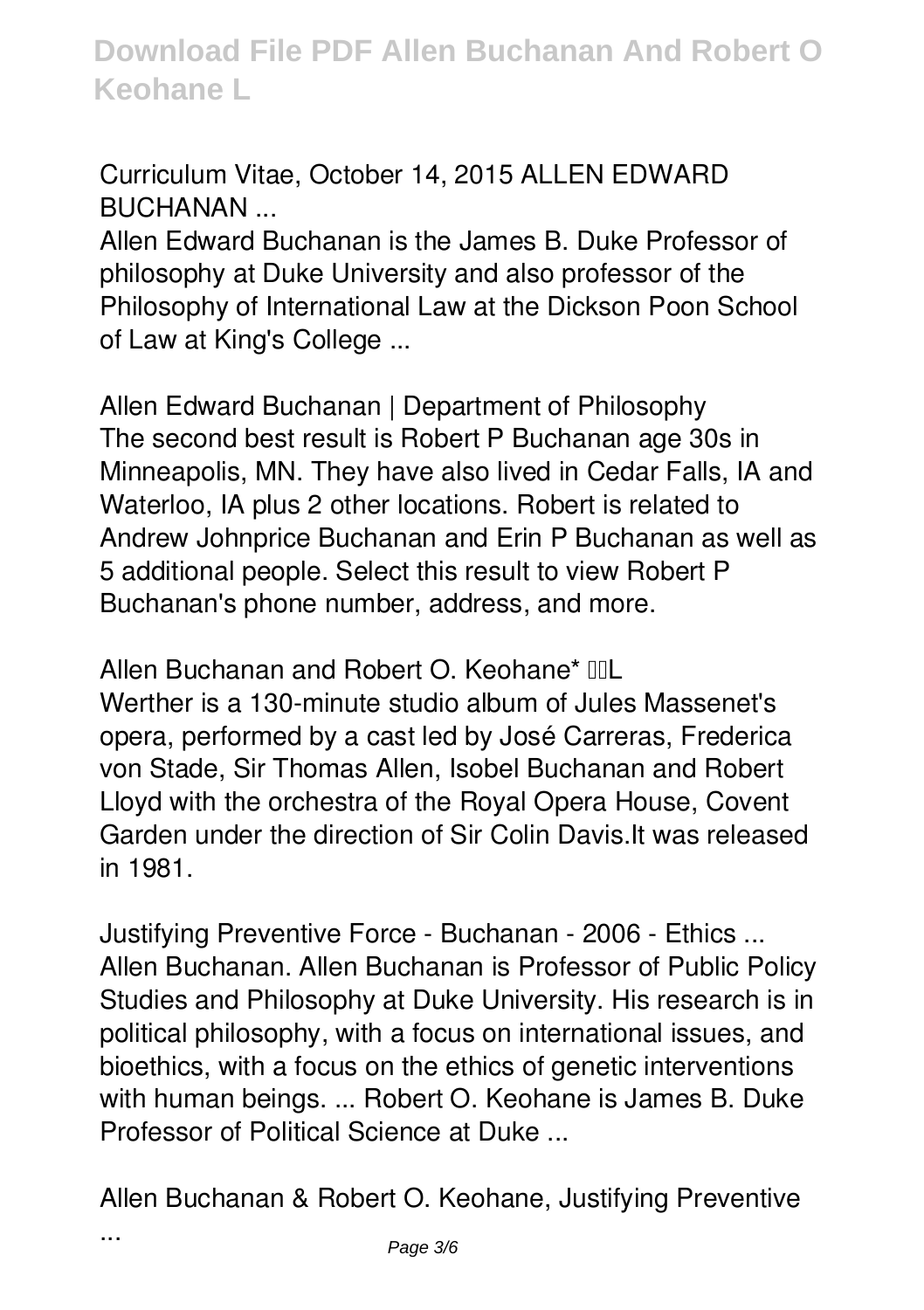Allen Edward Buchanan is the James B. Duke Professor of philosophy at Duke University and also professor of the Philosophy of International Law at the Dickson Poon School of Law at King's College, London. He received his PhD from the University of North Carolina at Chapel Hill in 1975. He taught at the University of Arizona, the University of Wisconsin<sup>[]</sup>Madison, and the University of ...

**Allen E Buchanan | The Department of Philosophy** Allen Buchanan, Robert O. Keohane **ILegitimacy** has both a normative and a sociological meaning. To say that an institution is legitimate in the normative sense is to assert that it has the right to rule  $\square$  where ruling is promulgating rules and attempting to secure compliance with them by attaching costs to noncompliance and/or benefits to compliance.

**The Preventive Use of Force: A Cosmopolitan Institutional ...** Allen E Buchanan was the James B. Duke Distinguished Professor of Philosophy at Duke University, as well as Investigator at the Institute for Genome Sciences and Policy (Duke) and Distinguished Research Fellow (Oxford Uehiro Centre).

**The Preventive Use of Force: A Cosmopolitan Institutional ...** 41Ibid 469 42 Allen Buchanan and Robert O Keohane The Legitimacy of Global from GL/ILST 2644 at York University

**The Legitimacy of Global Governance Institutions | Ethics ...** Allen E Buchanan was the James B. Duke Distinguished Professor of Philosophy at Duke University, as well as Investigator at the Institute for Genome Sciences and Policy (Duke) and Distinguished Research Fellow (Oxford Uehiro Centre).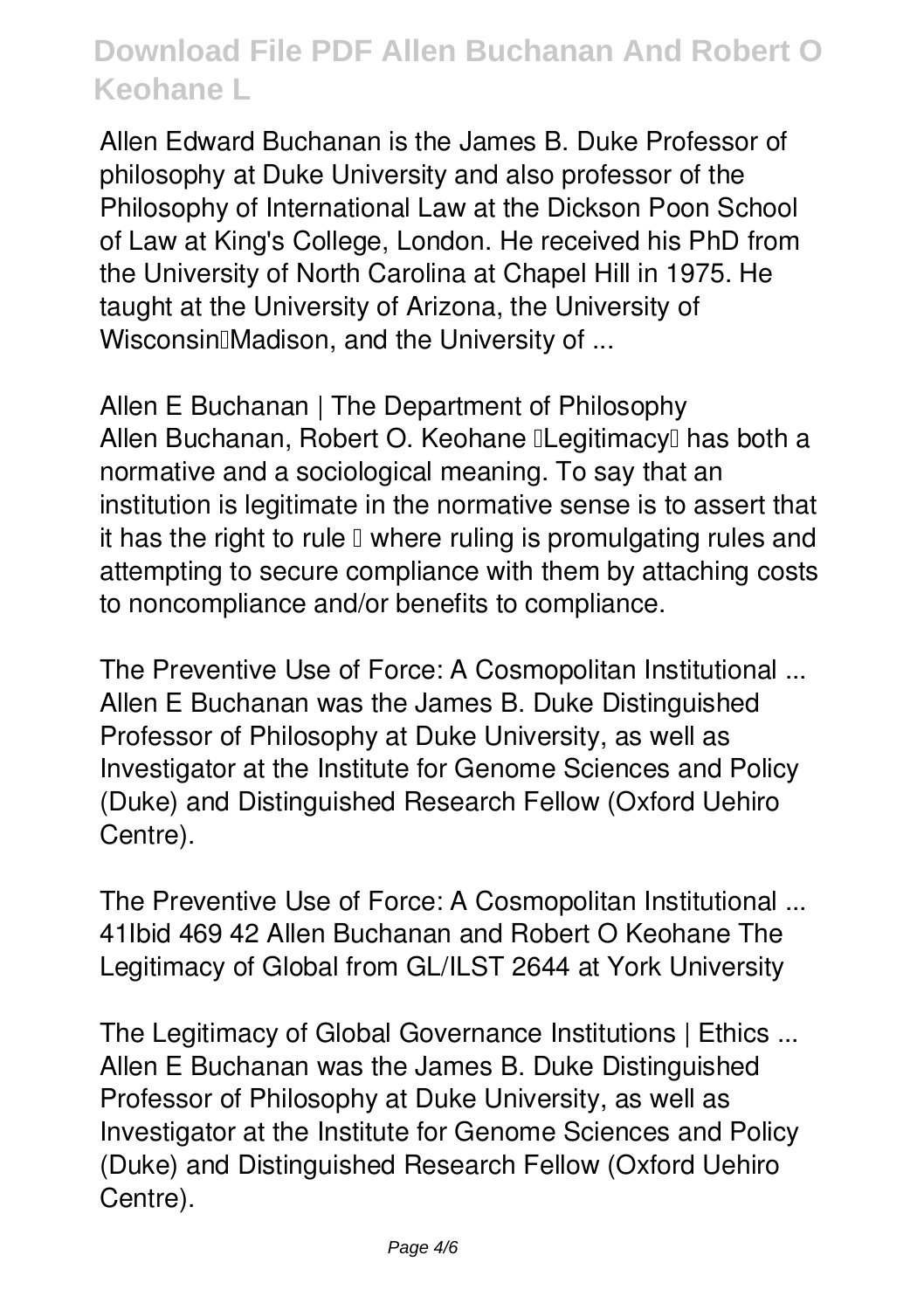**Allen Buchanan And Robert O**

Allen Buchanan and Robert O. Keohane Allen Buchanan is James B. Duke Professor of Philosophy and Professor of Law at Duke University and (annual) Visiting Professor of the Philosophy of International Law at the Dickson Poon School of Law, King's College London.

**The Legitimacy of Global Governance Institutions ...** Allen Buchanan and Robert O. Keohane reply to Steven Lee's critique of their previous essay on the preventive use of military force.

**Allen Edward Buchanan | Scholars@Duke** Moved Permanently. The document has moved here.

**Allen Buchanan and Robert O. Keohane - Ethics ...** The Legitimacy of Global Governance Institutions - Volume 20 Issue 4 - Allen Buchanan, Robert O. Keohane. Skip to main content Accessibility help We use cookies to distinguish you from other users and to provide you with a better experience on our websites.

#### **www.philpapers.org**

Allen Buchanan and Robert O. Keohane\* IIL egitimacyIII has both a normative and a sociological meaning. To say that an institution is legitimate in the normative sense is to assert that it has the right to rule undere ruling includes promulgating rules and attempting to secure compliance with them by attaching costs to non-

**Werther (Colin Davis recording) - Wikipedia** Allen Edward Buchanan. James B. Duke Distinguished Professor Emeritus of Philosophy Contact Information 203A Page 5/6